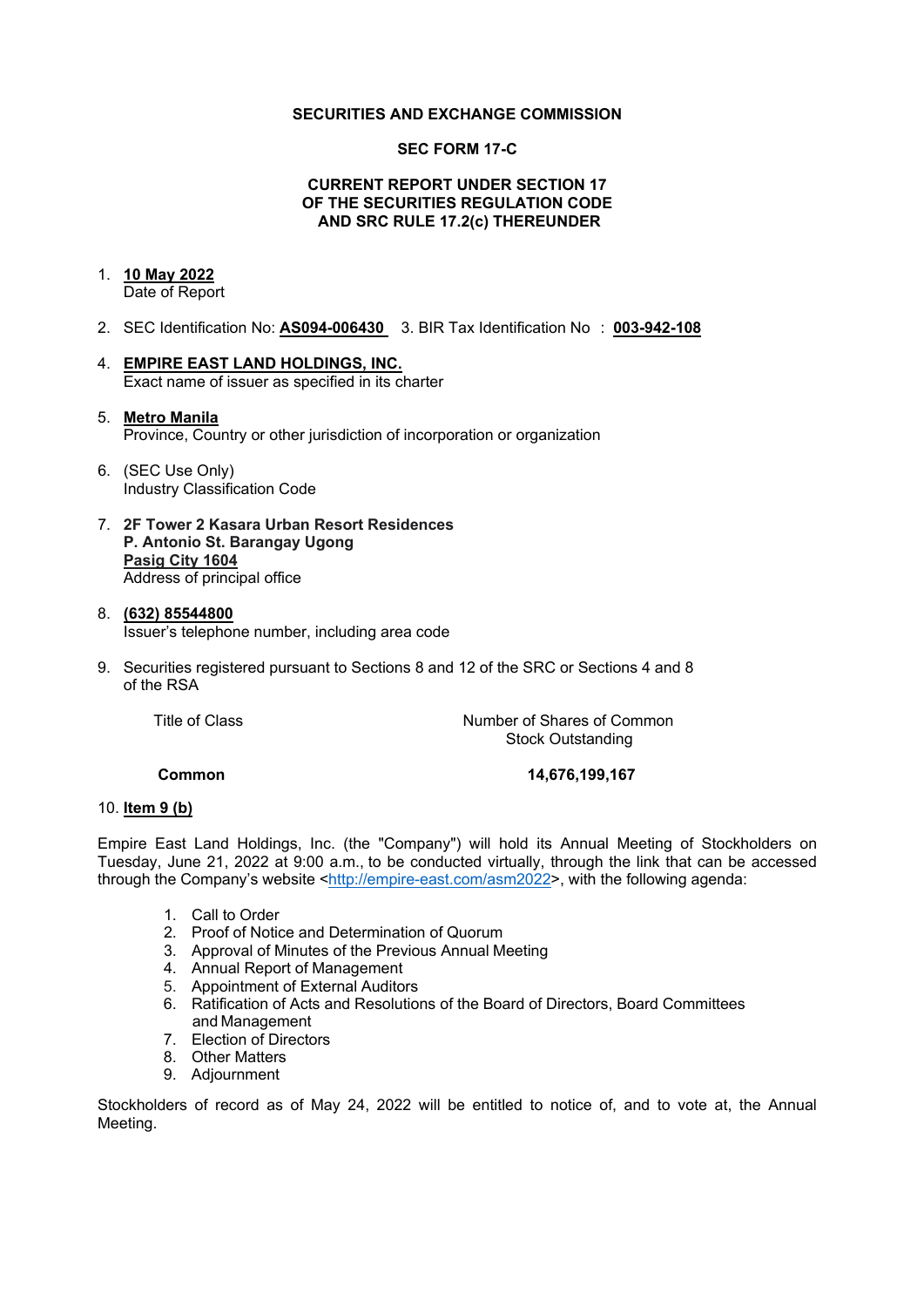#### **SIGNATURE**

Pursuant to the requirements of The Securities Regulation Code, the Issuer has duly caused this report to be signed on its behalf by the undersigned hereunto duly authorized.

## **EMPIRE EAST LAND HOLDINGS, INC.**

By:

 **EVELYN G. CACHO** Senior Vice President and Corporate Information Officer May 10, 2022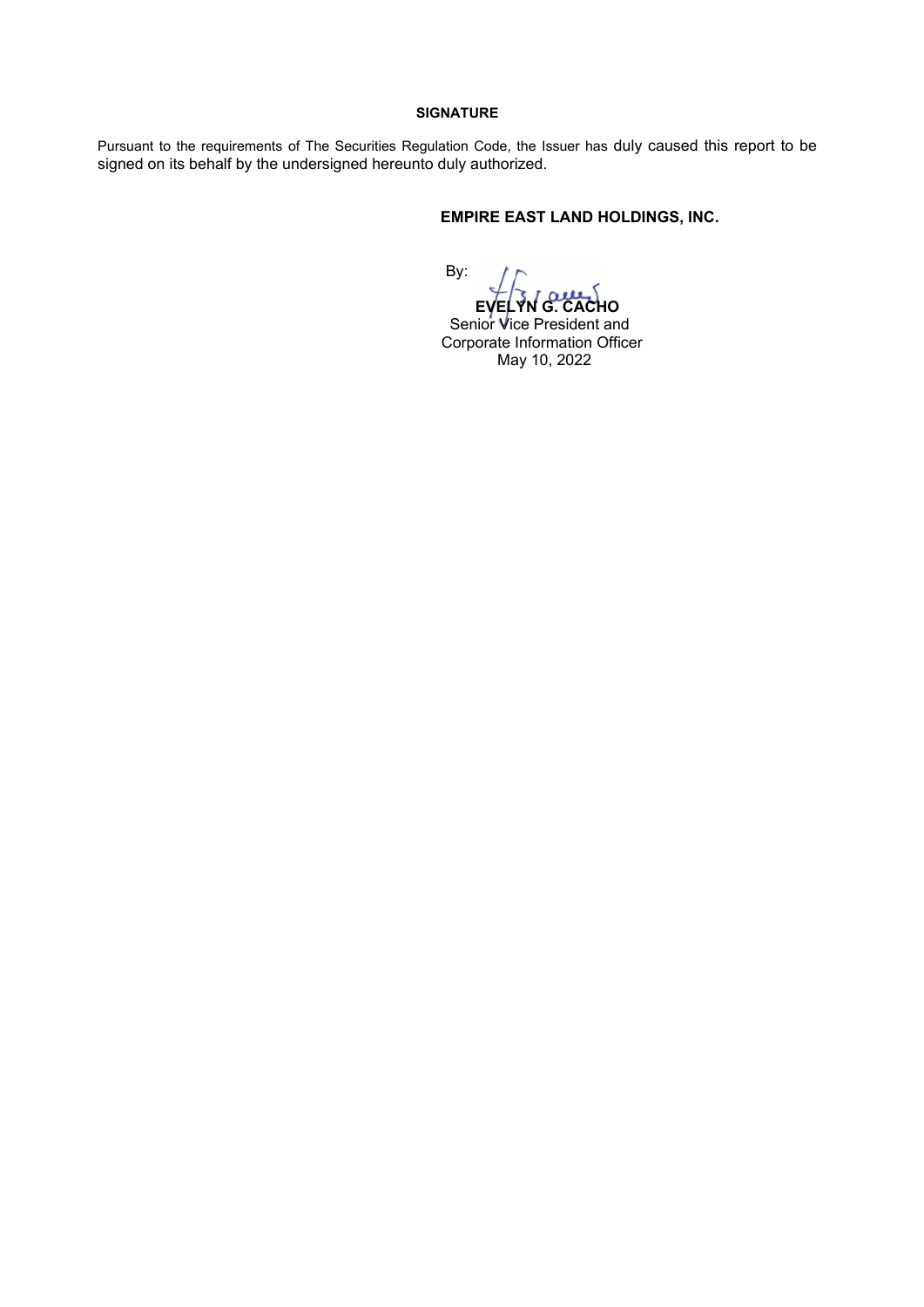# **SECURITIES AND EXCHANGE COMMISSION SEC FORM 17-C**

# **CURRENT REPORT UNDER SECTION 17 OF THE SECURITIES REGULATION CODE AND SRC RULE 17.2(c) THEREUNDER**

| 1. Date of Report (Date of earliest event reported)                                                                     |                                                                             |  |  |
|-------------------------------------------------------------------------------------------------------------------------|-----------------------------------------------------------------------------|--|--|
| May 10, 2022                                                                                                            |                                                                             |  |  |
| 2. SEC Identification Number                                                                                            |                                                                             |  |  |
| AS094-006430                                                                                                            |                                                                             |  |  |
| 3. BIR Tax Identification No.                                                                                           |                                                                             |  |  |
| 003-942-108                                                                                                             |                                                                             |  |  |
| 4. Exact name of issuer as specified in its charter                                                                     |                                                                             |  |  |
| EMPIRE EAST LAND HOLDINGS, INC.                                                                                         |                                                                             |  |  |
| 5. Province, country or other jurisdiction of incorporation                                                             |                                                                             |  |  |
| Metro Manila, Philippines                                                                                               |                                                                             |  |  |
| 6. Industry Classification Code(SEC Use Only)                                                                           |                                                                             |  |  |
|                                                                                                                         |                                                                             |  |  |
| 7. Address of principal office                                                                                          |                                                                             |  |  |
| 2F Tower 2, Kasara Urban Resort Residences, P. Antonio St., Barangay Ugong, Pasig<br>City<br><b>Postal Code</b><br>1604 |                                                                             |  |  |
| 8. Issuer's telephone number, including area code                                                                       |                                                                             |  |  |
| (632) 85544800                                                                                                          |                                                                             |  |  |
| 9. Former name or former address, if changed since last report                                                          |                                                                             |  |  |
| N/A                                                                                                                     |                                                                             |  |  |
|                                                                                                                         |                                                                             |  |  |
| 10. Securities registered pursuant to Sections 8 and 12 of the SRC or Sections 4 and 8 of the RSA                       |                                                                             |  |  |
| <b>Title of Each Class</b>                                                                                              | Number of Shares of Common Stock Outstanding and Amount of Debt Outstanding |  |  |
| Common                                                                                                                  | 14,676,199,167                                                              |  |  |
| 11. Indicate the item numbers reported herein                                                                           |                                                                             |  |  |
| Item $9(b)$                                                                                                             |                                                                             |  |  |

The Exchange does not warrant and holds no responsibility for the veracity of the facts and representations contained in all corporate disclosures, including financial reports. All data contained herein are prepared and submitted by the disclosing party to the Exchange, and are disseminated solely for purposes of information. Any questions on the data contained herein should be addressed directly to the Corporate Information Officer of the disclosing party.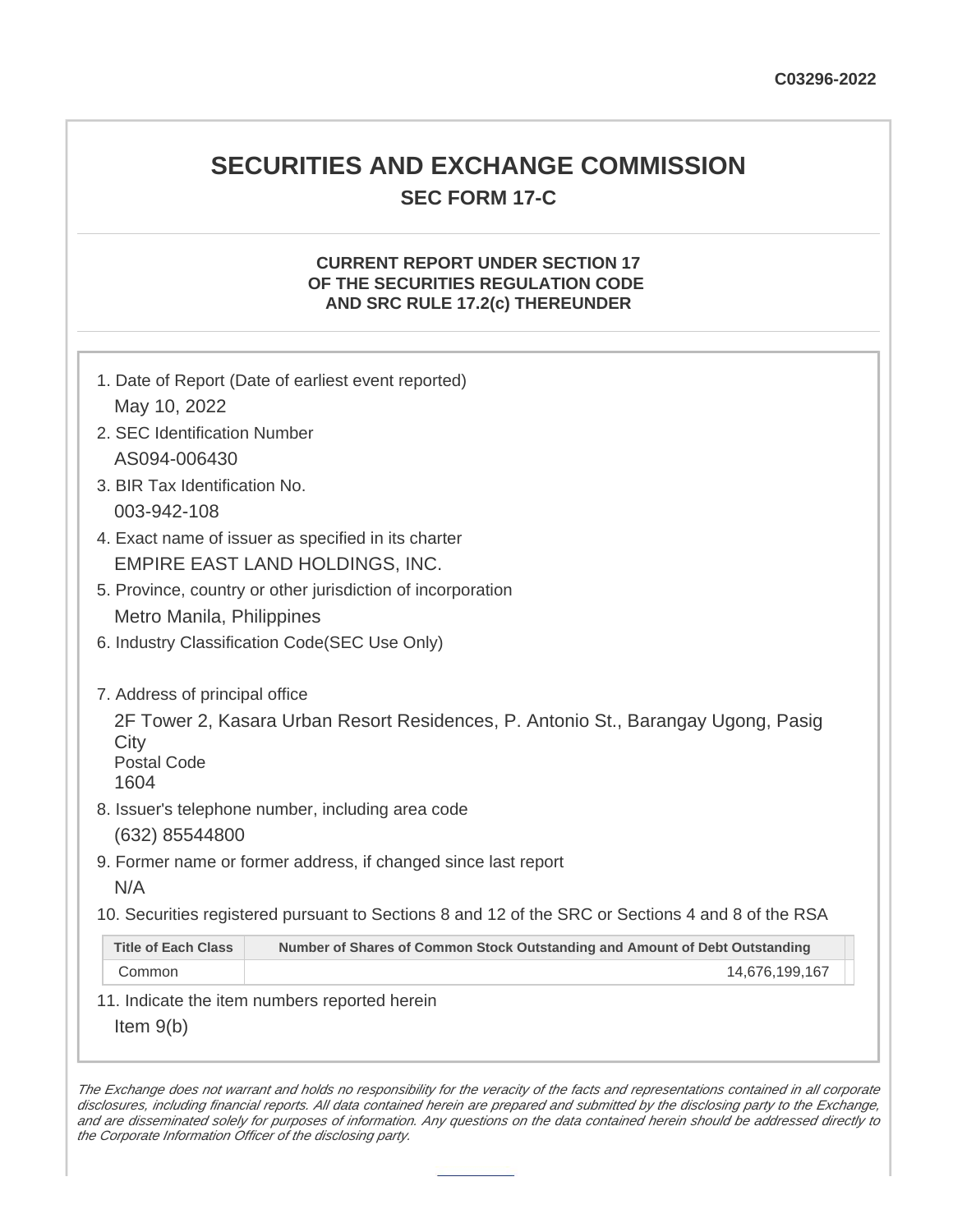

# **Empire East Land Holdings, Inc. ELI**

**PSE Disclosure Form 7-1 - Notice of Annual or Special Stockholders' Meeting References: SRC Rule 17 (SEC Form 17-C) and Sections 7 and 4.4 of the Revised Disclosure Rules**

**Subject of the Disclosure**

2022 Annual Stockholders' Meeting

**Background/Description of the Disclosure**

Notice and Agenda for Annual Stockholders' Meeting on June 21, 2022 with record date of May 24, 2022.

## **Type of Meeting**

- **☑** Annual
- D Special

| Date of Approval by<br><b>Board of Directors</b> | May 10, 2022                                                                                                                                                                                                                                                                                                                                                                    |  |  |
|--------------------------------------------------|---------------------------------------------------------------------------------------------------------------------------------------------------------------------------------------------------------------------------------------------------------------------------------------------------------------------------------------------------------------------------------|--|--|
| Date of Stockholders'<br><b>Meeting</b>          | Jun 21, 2022                                                                                                                                                                                                                                                                                                                                                                    |  |  |
| <b>Time</b>                                      | 9:00 AM                                                                                                                                                                                                                                                                                                                                                                         |  |  |
| <b>Venue</b>                                     | To be conducted virtually, via http://empire-east.com/asm2022 which may be accessed through<br>the Company's website                                                                                                                                                                                                                                                            |  |  |
| <b>Record Date</b>                               | May 24, 2022                                                                                                                                                                                                                                                                                                                                                                    |  |  |
| Agenda                                           | 1. Call to Order<br>2. Proof of Notice and Determination of Quorum<br>3. Approval of Minutes of the Previous Annual Meeting<br>4. Annual Report of Management<br>5. Appointment of External Auditors<br>6. Ratification of Acts and Resolutions of the Board of Directors, Board Committees and<br>Management<br>7. Election of Directors<br>8. Other Matters<br>9. Adjournment |  |  |

**Start Date** N/A